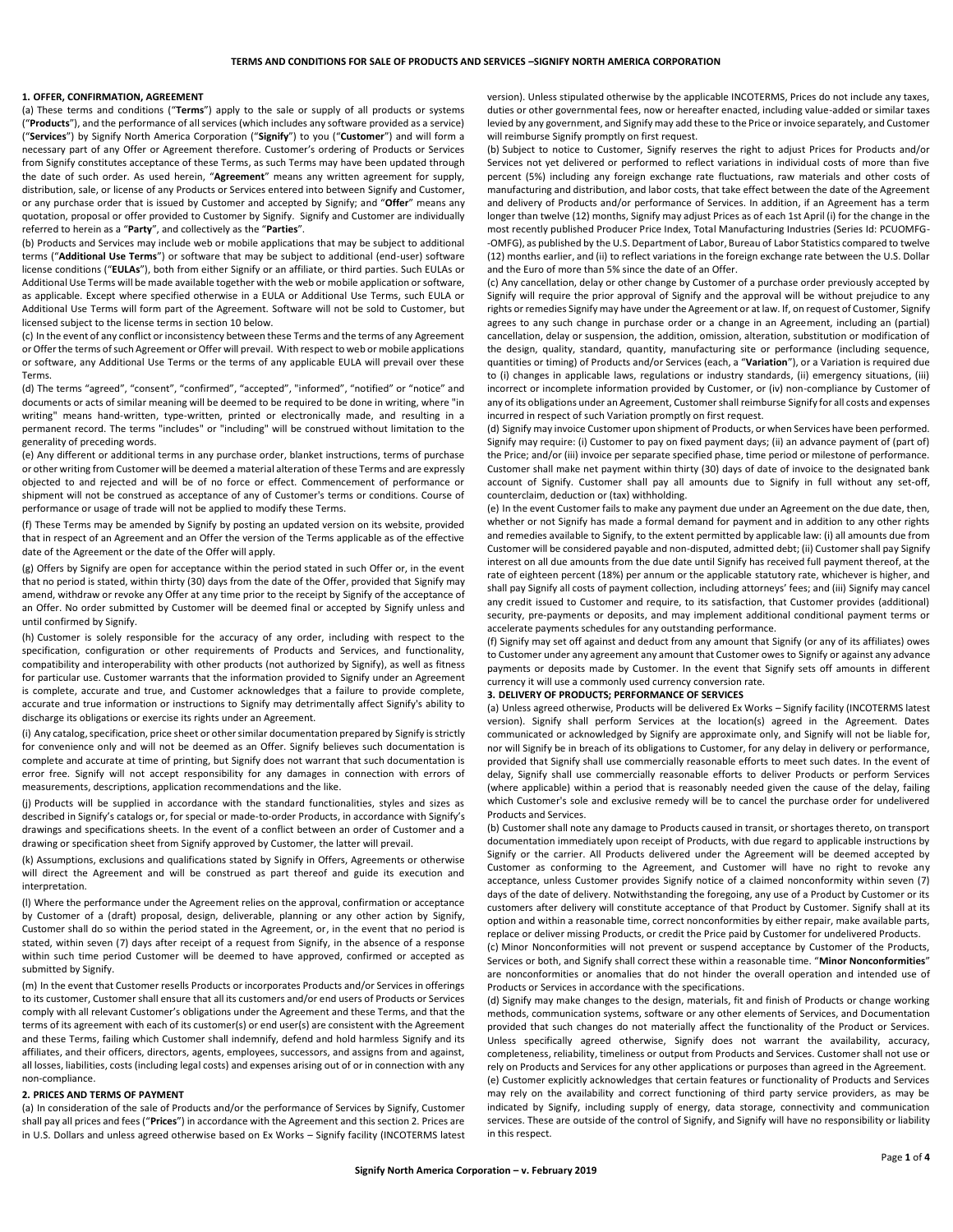(f) Customer is responsible for all information, orders, instructions, materials, and actions provided or performed by Customer directly or by third parties engaged by Customer (excluding subcontractors of Signify) in connection with the delivery or performance by Signify of any Products or Services. Signify will be entitled to rely on the accuracy and completeness of all information furnished by Customer, including where Signify provides data collection, design or audit services. Upon request of Signify, Customer shall promptly provide any other information, services or support under Customer's control and relevant to the performance by Signify under the Agreement.

(g) In the event of delay or interruption in delivery of Products or the performance of Services for reasons not attributable to Signify or due to a Variation, the timelines for performance by Signify will be amended accordingly. Signify will be entitled (in addition to the increased costs referred to in sectio[n 2](#page-0-0)[\(c\)\)](#page-0-1) to a reasonable compensation by Customer for any damages and/or costs incurred by such delay.

(h) In the event that an Agreement contains (minimum) stock requirements for Signify, Customer shall at first request of Signify purchase Products kept in stock under such requirement.

# **4. USE OF PRODUCTS AND SERVICES**

(a) Customer shall use Products and Services only for their intended purposes and in accordance with all instructions contained in the manuals, guidelines, warranty terms and any other terms and conditions applicable to such Products and Services or provided by any personnel of Signify, deployed or subcontracted by Signify in the performance of an Agreement ("**Personnel")**. Customer shall maintain the site, site conditions and equipment supplied and/or used by Signify in the performance of Services (including cablings, fittings and electricity supply) in good condition, repair, and working order, and shall protect same against damage and external influences.

(b) Customer shall use and, where applicable, shall cause and ensure that end-users use webapplications, mobile applications and software in accordance with applicable Additional Use Terms and/or EULAs, and where applicable, keep a full back-up of such software installed readily available. In the event of a software error, Customer shall provide Signify with alerts or error messages and support Signify in updating or replacing software used in connection with performance under the Agreement.

(c) Customer shall not perform (or permit) any activity on any equipment or software supplied and/or used by Signify in the performance of Services, except normal use in accordance with the specifications or otherwise with the prior approval by Signify. In the event of any unauthorized actions, Signify may suspend the Services until the equipment or software has been restored to its original compliant state and charge Customer on the basis of a Variation, and until confirmed any warranty obligations of Signify with respect to such Services will be null and void. Any changes to equipment or software owned by Signify (or its licensors) will be exclusively owned by Signify (or its licensors), even if such changes have been performed by or for Customer.

(d) Unless expressly included in Services, for any Services requiring connection to a system from a remote location, Customer shall at its own expense and risk establish external system access for service staff of Signify (or its subcontractors). Customer shall make available technically competent staff as and when required to support Signify and, where applicable, Customer authorizes Signify to make use of Customer's IT infrastructure to connect to and share data with specified systems and/or services to perform Services.

(e) Signify shall not be responsible for the failure of any of its Products or Services to provide the expected performance, benefits, effects or outcome arising from: (i) Customer's failure to comply with the terms under the Agreement; (ii) failures or fluctuations of electric power; (iii) sunset/shutdown of connectivity and communication technologies; (iv) Force Majeure and other unusual external influences; or (v) Variations.

#### **5. DESIGN SERVICES; DOCUMENTATION**

(a)If included as part of Services, Signify shall provide design services in accordance with specifications as agreed by the Parties in writing. Unless otherwise agreed, all IPR (as defined in section [10](#page-2-0)[\(a\)\)](#page-2-1) in and to the deliverables arising out of design Services will exclusively vest in Signify or a Signify nominee. Customer shall not use, publish, copy or disclose these without prior approval of Signify, which approval Signify may grant subject to certain conditions, including the payment of a reasonable fee.

(b)All the documentation provided by Signify in connection with the Products and Services, including any user manuals or instructions, catalogs, specification sheets, data, drawings, schedules, designs, source code, or any other documents or information obtained from Signify or created by Signify in whatever form including electronic or printed format ("**Documentation**") will remain the property of Signify. Documentation is not sold to Customer, but licensed subject to the license terms in section 10 below. Unless otherwise agreed, all IPR in and to the Documentation is retained by Signify or a Signify nominee. Customer shall not use, publish, copy or disclose the Documentation except in accordance with these Terms.

### **6. INSTALLATION; SERVICES ON-SITE**

This section applies where Signify (or its subcontractor) will perform construction, cabling or installation activities ("**Installation**" or "**Install**") or other Services at a site owned or controlled by Customer.

(a) Customer is responsible for the timely completion of preparatory works and site preparations in conformity with requirements set by Signify. Customer shall prior to the agreed start of Installation or other Services on site, and in such a manner that Signify can perform in the most efficient manner and within agreed time schedules: (i) provide and maintain the site conditions (including infrastructure); (ii) provide all necessary information, instructions, inspections, authorizations, approvals, permits and notify Signify about the location of any cables, electric power lines, water pipes or the like, including surveys describing physical characteristics, legal limitations and utility locations for the site; (iii) provide site access, including traffic management, where applicable; and (iv) put at the disposal of Signify all materials, tools, constructions and other facilities, and all other reasonable assistance in an accurate and timely manner, and at no additional costs to Signify, all in compliance with applicable laws, including all applicable health and safety, electrical and building codes.

(b) Customer shall not call Signify upon site before the obligations under section 6(a) have been

satisfactorily completed. In the event of waiting times of more than four (4) hours on a day, Signify may reschedule and charge Customer a full working day for that day for the resources concerned. Customer shall: (i) provide a fully qualified representative to support Signify as and when required while working on site; (ii) provide utilities (including gas, water, electricity and connectivity), heating and lighting necessary for the performance on site; (iii) provide adequate and lockable rooms for Personnel (equipped with sanitary installations) and storage of materials, tools and instruments on or near the site; (iv) decommission and collect the materials that are replaced by Products and remove these from the site; and (v) assist Signify during (performance) tests. Upon request of Signify, Customer shall arrange for the temporary shutdown of facilities at the site (including water systems). (c) Upon finalization of Installation or other Services on-site, Signify shall notify Customer in accordance with the acceptance protocol agreed between the Parties. In the event that no such protocol has been agreed, within five (5) days after notice to Customer of finalization of installation or other Services on-site, Customer shall check and test the Service set-up, the Products supplied and/or Installed by Signify and, subject to sections 3(b) and 3(c), notify Signify of any Defect (as defined in section [9\(](#page-1-0)[a\)\)](#page-1-1), in the absence of which Customer will be deemed to have accepted the Service set-up, the Products supplied and/or Installed five (5) days after notice. Signify shall resolve Defects so notified within a reasonable period in accordance with sectio[n 9.](#page-1-0)

# **7. RISK AND TITLE**

(a) Risk of damage to or loss of Products will pass to Customer (i) upon delivery by Signify to Customer in accordance with the applicable INCOTERM, or (ii) in the event that Signify Installs Products on-site, unless agreed otherwise, upon delivery on-site.

(b) Legal title to Products will pass to Customer only when Signify (or its financiers) has received payment for such Products in full and, to the extent permitted by applicable law, Signify received payment in full of all other amounts due by Customer under any other agreement with Signify (or any of its affiliates). Until legal title to Products has passed to Customer, Customer shall: (i) not assimilate; transfer or pledge any of the Products or grant any right or title in the Products to any third party, except in the normal course of business and against payment or subject to retention of title; and (ii) ensure that the Products remain identifiable as Products owned by Signify. In the event of breach by Customer, Signify may require that Customer return to Signify, at Customer's cost (including costs for de-installation), all Products in which the title has not yet passed, and Customer shall fully cooperate to enable Signify to collect such Products and grant Signify (or its representative) free access to the location of the Products, and other equipment supplied and/or used by Signify in the performance of Services.

# **8. FORCE MAJEURE**

Signify will not be liable for any breach resulting from a Force Majeure event. If a Force Majeure event occurs, Signify's performance will be suspended for the period of such Force Majeure event. "**Force Majeure**" means any circumstances or occurrences beyond the reasonable control of Signify, whether or not foreseeable at the time of an Agreement, as a result of which Signify cannot reasonably perform or execute its obligations, including, without limitation, acts of God, natural catastrophes (including earthquake, lightning, hurricane, typhoon, flooding or volcanic activities or extreme weather conditions), strikes, lock-outs, war, terrorism, political situation, civil unrest, riots, sabotage, vandalism, industry-wide shortages, breakdown of plant or machinery, fault or loss of electricity supply, cyber-attacks and hacking or non-performance by suppliers of Signify or by other third parties on which Services rely (including connectivity and communication services). In the event that Force Majeure event extends (or is reasonably expected by Signify to extend) for a period of three (3) consecutive months, Signify will be entitled to cancel all or any part of an Agreement without any liability towards Customer.

#### <span id="page-1-0"></span>**9. LIMITED WARRANTY AND DISCLAIMER**

<span id="page-1-1"></span>(a) In most instances, Signify Products are sold subject to an applicable standard limited warranty either accompanying the product or as published on Signify's website as the standard warranty applicable for a particular Product (the "**Standard Product Warranty**"). For any Product that is sold by Signify that is not subject to an applicable Standard Product Warranty, Signify warrants only that for one (1) year from delivery to Customer the Products will be free from Defects. For any Services that are performed by Signify, Signify warrants only that for thirty (30) days from the performance, the Service will be free from Defects (except in respect of Installation where this thirty (30) days' warranty period will commence upon acceptance as set out in section 6(c). A "**Defect**" (or "**Defective**") means, in relation to a Product, that a Product has any defect in material or workmanship which causes the Product to fail to operate in accordance with the specifications provided by Signify, with consideration given to the overall performance of the Product and, in relation to Services, means that the Service has not been performed in a competent, diligent manner. (b) Unless otherwise agreed by the Parties, Signify does not provide any warranty for third party products, products not marked with the PHILIPS trademark or with trademarks owned by Signify, nor for third party software, applications or services, or customized Products.

(c) Customer acknowledges that EULAs or Additional Use Terms may limit the warranty period for software (including web or mobile applications).

(d) In order to be entitled to make a valid claim under warranty, Customer shall promptly notify Signify of alleged Defective Products or Defective Services prior to expiration of the warranty period. In the event that Signify decides, in its sole discretion, that a claim under warranty is valid, Signify shall, within a reasonable time, at its own option, repair or offer replacement products for Defective Products, or remedy or supplement any Defective Services. If despite reasonable efforts of Signify, a Defective Product cannot be repaired, no replacement product can be supplied, or Defective Services cannot be remedied or supplemented, Signify shall make an appropriate refund or credit of monies paid by Customer for those Defective Products or Defective Services. Repairs, replacements or remedies will not extend or renew the applicable warranty period. Customer shall obtain consent from Signify on the specifications of any tests it plans to conduct to determine whether a Defect exists. Replacement products supplied by Signify may have minor deviations in design and/or specifications which do not affect the functionality of replaced Product. In respect of any replaced or credited Products, Signify may, in its sole discretion, either claim the property of replaced or credited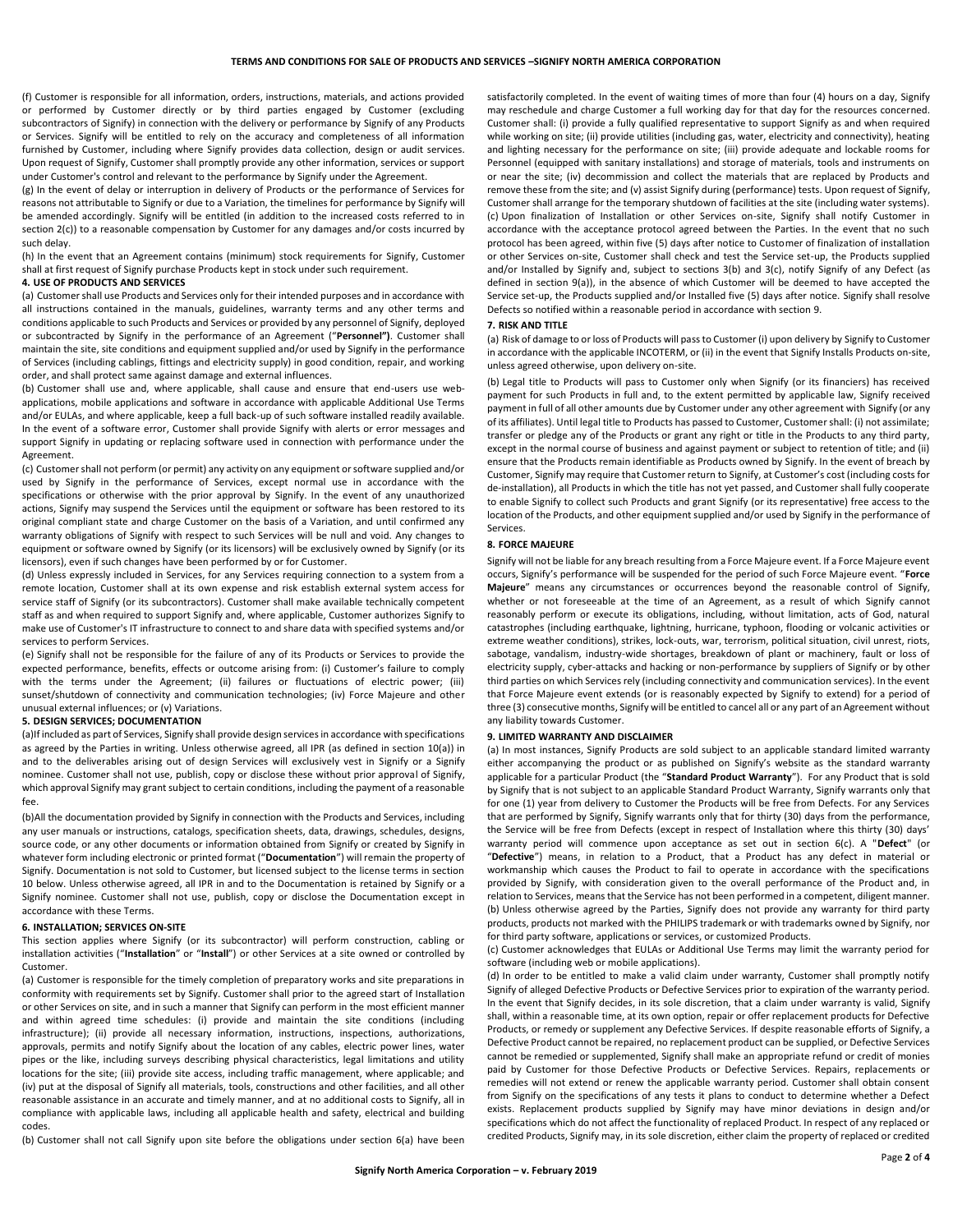Products and require Customer to return these to Signify, or instruct Customer to destroy these at Customer's costs.

(e) Customer shall bear the costs of access for remedial warranty efforts by Signify, including removal and replacement of systems, structures or other parts of Customer's facility, the de-installation of Defective Products, and the re-installation of replacement products. Customer shall not return Products to Signify without consent of Signify and unless in accordance with applicable Signify's return policies. In the event that Signify decides that a claim under warranty is not valid, Customer will bear the costs incurred by Signify in handling and testing, and the transport of Products returned. (f) Any indemnification and warranty obligations of Signify under an Agreement are conditional upon: (i) proper storage, installation, use, operation, and maintenance of Products, all in accordance with user manuals, warranty policies and other instructions or terms communicated by Signify to Customer; (ii) Customer keeping accurate and complete records of operation and maintenance during the warranty period and providing Signify access to those records; and (iii) modification or repair of Products or Services only as authorized by Signify. Failure to meet these conditions renders the warranty null and void. Signify will not be responsible for normal wear and tear, or environmental or stress testing. The warranty provided in this section 9 does not apply to damage or failure to perform arising as a result of any Force Majeure or from any abuse, misuse, abnormal use, improper power supply, powers surges or fluctuations, corrosive environments, neglect, exposure or any use or installation in violation of the instructions or restrictions prescribed by Signify or any applicable standard or code.

(g) Any indemnification and warranty obligation of Signify under an Agreement will not establish, by themselves, any liability to third parties or the public. Nothing in an Agreement will be construed to create any obligation, standard of care or liability to persons or third parties.

(h) If a recall, retrofit, update, withdrawal or any other remedial action related to any Product is required, Customer shall fully cooperate and shall provide such assistance as Signify may require. Customer shall keep accurate books and records to assure traceability of the Products in the event of a Product recall or any other remedial actions.

(i) SUBJECT TO THE EXCLUSIONS AND LIMITATIONS SET OUT IN THE AGREEMENT, AND SUBJECT TO APPLICABLE LAW, SECTION[S 9,](#page-1-0) 11 AN[D 12](#page-2-2) STATE THE ENTIRE LIABILITY OF SIGNIFY AND ITS AFFILIATES IN CONNECTION WITH DEFECTIVE PRODUCTS OR DEFECTIVE SERVICES, REGARDLESS OF WHEN THE DEFECT ARISES, AND WHETHER A CLAIM, HOWEVER DESCRIBED, IS BASED ON CONTRACT, WARRANTY, INDEMNITY, TORT OR EXTRA-CONTRACTUAL LIABILITY (INCLUDING NEGLIGENCE), STRICT LIABILITY OR OTHERWISE, AND WILL EXTEND DIRECTLY TO CUSTOMER ONLY AND NOT TO ANY THIRD PARTY, INCLUDING CUSTOMER'S CUSTOMERS, AGENTS OR REPRESENTATIVES. SIGNIFY EXPRESSLY DISCLAIMS ALL OTHER WARRANTIES, WHETHER EXPRESS OR IMPLIED, INCLUDING BUT NOT LIMITED TO ANY WARRANTY AGAINST INFRINGEMENT OR IMPLIED WARRANTIES OF MERCHANTABILITY OR FITNESS FOR A PARTICULAR PURPOSE. AN ESSENTIAL PURPOSE OF THE LIMITED EXCLUSIVE LIABILITIES AND REMEDIES UNDER THE WARRANTY IS ALLOCATION OF RISKS BETWEEN SIGNIFY AND CUSTOMER, WHICH ALLOCATION OF RISKS IS REFLECTED IN THE PRICES.

# <span id="page-2-0"></span>**10. RIGHTS IN SOFTWARE, DOCUMENTATION AND INTELLECTUAL PROPERTY**

<span id="page-2-1"></span>(a) Subject to Customer's fulfillment of all obligations under the Agreement and these Terms, the supply of Products and/or Services (including software embedded in Products or Services) includes a non-exclusive and non-transferable limited license (without the right to grant sublicenses) to Customer under any intellectual property rights (including patents, utility models, registered and unregistered designs, copyrights, database rights, trademarks, domain names, trade secrets, knowhow, semiconductor IC topography rights and all registrations, applications, renewals, extensions, combinations, divisions, continuations or reissues of any of the foregoing, collectively: "**IPR**") of Signify, to the limited extent that such IPR is embodied or embedded in the Products or Services purchased, to use or resell the Products (including Documentation) as sold by Signify, and/or, for Services, to use the Services (including Documentation) during the term of the applicable Agreement in accordance with the applicable Services description. No rights to IPR are conferred to Customer or any third party other than explicitly granted under the Agreement or these Terms.

(b) In respect of any (embedded) software or other applications supplied to Customer, Customer shall not and shall not permit any third party to: (i) copy, reproduce, distribute, modify, adapt, alter, translate, or create derivative works therefrom; (ii) assign, sublicense, lease, rent, loan, transfer, disclose, or otherwise make available such software or other works; (iii) merge or incorporate such software with or into any other software; or (iv) reverse assemble, decompile, disassemble, or otherwise attempt to derive the source code or the algorithmic nature for such software, or to decode, de-crypt or neutralize any security measures in software or remove or circumvent the protection of software, without authorization from Signify except as explicitly allowed under applicable law; (v) perform any action with regard to software in a manner that would require the software, or any derivative work thereof, to be licensed under Open Source Terms, including but not limited to: (a) combining the software or a derivative work thereof with Open Source Software, by means of incorporation or linking or otherwise; or (b) using Open Source Software to create a derivative work of the software, where "**Open Source Software**" means any software that is licensed under open source license terms that require as a condition of use, modification or distribution of a work: (1) the making available of source code or other materials preferred for modification, or (2) the granting of permission for creating derivative works, or (3) the reproduction of certain notices or license terms in derivative works or accompanying documentation, or (4) the granting of a royaltyfree license to any party under IPR regarding the work or any work that contains, is combined with, requires or otherwise is based on the work.

(c) Customer acknowledges that third parties may own IPR related to Products or Services. Customer shall reproduce, without any amendments or changes, any proprietary rights legends of Signify or its third-party suppliers in any software or Documentation provided by Signify.

(d) Signify will be free to use in any way or form any ideas, suggestions, feedback or recommendations by Customer to Signify regarding Products or Services ("**Feedback**"), without payment of royalties or other consideration to Customer. Signify will own all IPR in Feedback. Signify is entitled to use output, deliverables and creations resulting from the performance of Services for its own publicity or for promotional purposes.

#### <span id="page-2-3"></span>**11. INTELLECTUAL PROPERTY RIGHTS INDEMNITY**

<span id="page-2-4"></span>(a) Customer shall promptly notify Signify of any third-party claim alleging that any of the Products and/or Services supplied to Customer by Signify infringes any third party IPR. Upon such notice, Signify may at its own option and at its own expense either: (i) procure for Customer the right to continue using such Product and/or Services; or (ii) provide a replacement non-infringing product for such Product of equivalent functionality; or (iii) modify such Product such that it is no longer infringing; or (iv) remedy such Service; or (v) make an appropriate refund or credit of monies paid by Customer for that Product and/or Services.

(b) In the event that a claim referred to under sectio[n 11\(](#page-2-3)[a\)](#page-2-4) results in any legal proceedings, Customer shall give Signify full authority, at the option and cost of Signify, to settle or conduct the defense of such claim. Customer shall provide Signify with all assistance as Signify may reasonably require in connection with such defense of such claim. Customer shall not enter into any settlement in connection with any such claim, nor incur any costs or expenses for the account of Signify without the prior consent of Signify.

(c) Subject to the provisions of sections [11](#page-2-3) an[d 12,](#page-2-2) Signify will reimburse Customer in respect of any final award of damages by a court of competent jurisdiction holding that Products and/or Services as supplied by Signify under an Agreement directly infringe any third party IPR, provided that the infringement is held to be directly and solely attributable to the use by Customer of the Products and/or Service as supplied by Signify under the Agreement.

(d) Notwithstanding anything to the contrary provided in the Agreement, Signify will not be liable for, and the obligations of Signify set out in this sectio[n 11](#page-2-3) will not apply to: (i) any claim of infringement of third party IPR resulting from compliance with Customer's design, drawings, specifications or instructions; or (ii) use of any Products, deliverables and/or Services other than in accordance with its specifications or any claim based on or resulting from any modification or adaptation of a Product, deliverables and/or Service made by or on behalf of Customer; or (iii) any third party IPR covering any assembly, circuit, combination, method or process, in the manufacture, testing or application in which such Products and/or Services supplied by Signify may have been used; or (iv) any claim of infringement resulting from compliance with an industry standard applying to the Products or Services.

(e) With regard to any claim of infringement covered by section 11 (d), Customer shall fully indemnify Signify against any award of damages for any such infringement and shall reimburse all costs incurred by Signify in defending any suit or proceeding for such infringement, provided that Signify gives Customer prompt notice in writing of any such suit or proceeding for infringement and, if so requested, full authority to conduct the defense thereof.

(f) In the event that Signify receives notice claiming infringement of third party IPR in relation to any Products and/or Services supplied or to be supplied under an Agreement, Signify may, in order to limit or avoid liability, terminate the Agreement, suspend or discontinue the supply or performance to Customer of the Products and/or Services or parts to which such notice relates and Signify will not be liable to Customer by virtue of such termination, suspension or discontinuation.

(g) Subject to the exclusions and limitations set forth in sectio[n 12,](#page-2-2) the foregoing states the entire liability of Signify for infringement of third party IPR in connection with the supply of Products and/or Services.

### <span id="page-2-2"></span>**12. LIMITATION OF LIABILITY**

(a) THE LIABILITY OF SIGNIFY AND ITS AFFILIATES FOR ALL CLAIMS OF ANY KIND ARISING FROM OR RELATED TO THE PROVISION OF PRODUCTS OR SERVICES TO CUSTOMER, OR OTHERWISE UNDER AN AGREEMENT, INCLUDING ANY INDEMNITIES, PENALTIES OR LIQUIDATED DAMAGE ("**CLAIMS**"), WILL BE LIMITED TO A MAXIMUM, AGGREGATE TOTAL ("**LIABILITY CAP**") OF (I) TWENTY PERCENT (20%) OF THE TOTAL PRICE PAID BY THE CUSTOMER FOR PRODUCTS AND/OR SERVICES TO WHICH SUCH CLAIMS RELATE, OR (II) TWO MILLION U.S. DOLLARS (\$2,000,000), WHICHEVER IS LOWER. FOR SERVICES THAT ARE PERFORMED ON THE BASIS OF SPECIFIED PHASES, TIME PERIODS OR MILESTONES ("**MILESTONES**") AS MAY BE SPECIFIED IN AN AGREEMENT, THE LIABILITY CAP WILL FURTHER BE LIMITED TO TWENTY PERCENT (20%) OF THE TOTAL PRICE PER EACH SUCH MILESTONE FOR ALL CLAIMS ARISING FROM OR RELATED TO SUCH MILESTONE.

(b) Signify will not under any circumstances be liable for any lost profits, lost savings, loss of data, loss of reputation, loss of goodwill, indirect, incidental, punitive, special or consequential damages, whether or not such damages are based on tort, warranty, contract or otherwise – even if Signify has been advised, or is aware, of the possibility of such damages.

(c) In order to be entitled to make a valid Claim, Customer shall notify Signify of any such Claim within thirty (30) days of the date of the event giving rise to the Claim, and any lawsuit relating to a Claim must be filed within one (1) year of the date of such notification. Claims that are not brought or filed in accordance with the preceding sentence will be null and void.

(d) The limitations and exclusions of liability will apply only to the extent permitted by applicable mandatory law.

# **13. CONFIDENTIALITY**

Customer shall maintain any technical, commercial and financial information, including any Offer and (pricing) terms, other data disclosed to Customer by Signify, and any Feedback, confidential and shall not disclose such information to any third party and shall not use any such information for any purpose other than as agreed by the Parties and in relation to the Offer and/or the Agreement.

## **14. EXPORT/IMPORT CONTROLS**

(a) Certain transactions of Signify may be subject to export or import controls laws and regulations that prohibit or restrict the (re)export or transfer of certain items to certain countries, entities or individuals, such as the laws and regulations of the UN, EU and US ("**Export Regulations**"). The (re)export or transfer of Products and/or Services, as well as technical assistance, training, investments, financing, financial assistance, brokering and licensing of technology, are subject in all respects to the applicable Export Regulations and to the jurisdiction of the relevant authorities responsible for Export Regulations. If any such (re-)export or transfer requires an export or import license, or is otherwise prohibited or restricted under Export Regulations, Signify may, in its sole